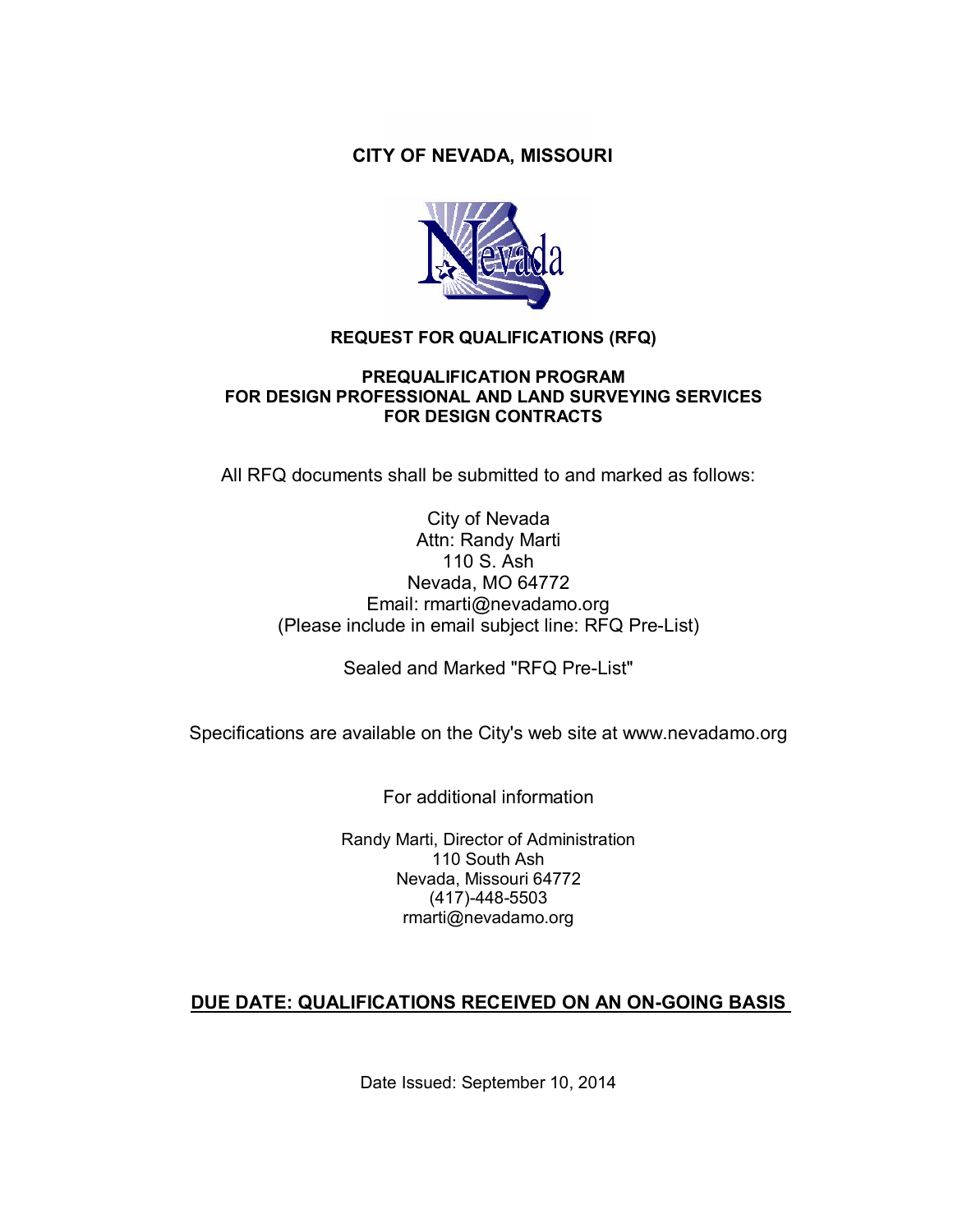**1. Purpose.** Pursuant to Section 26-16, Municipal Code, the City of Nevada, Missouri is accepting Statement of Qualifications (SOQ) from firms employing registered professional architects, registered professional engineers, and registered professional land surveyors, registered in the State of Missouri, for inclusion in established Prequalification Lists for a Prequalification Program for projects.

Submission of an SOQ indicates that the firm is willing to execute the Master Agreement as a condition of the prequalification process.

**2. SOQ Due Date.** The City is accepting SOQs on an **on-going basis** as set forth in item 3 below.

**3. Submittal of SOQ**. The SOQ must be submitted to the Project Manager either electronically or in hard copy, and shall not exceed 8 MB total size, as follows:

(A) e-mail electronic files (Microsoft Word and/or Adobe PDF)

Email: rmarti@nevadamo.org Please include in email subject line: "RFQ Pre-List"

OR

(B) mail hard copy printout and in a sealed envelope.

City of Nevada Attn: Randy Marti 110 S. Ash Nevada, MO 64772 Sealed and Marked "RFQ Pre-List"

**4. Definition of Request for Qualifications.** This RFQ is an invitation by the City to firms to submit their qualifications to the City. This RFQ is not a request for a competitive bid. Firm's submittal of an SOQ in response to this RFQ does not create any right in or expectation to a contract with the City. The City reserves the right to add to, delete, modify or enlarge this RFQ, including any specifications and/or statement of work, the proposed contract, the terms and conditions, and any subsequently executed contract.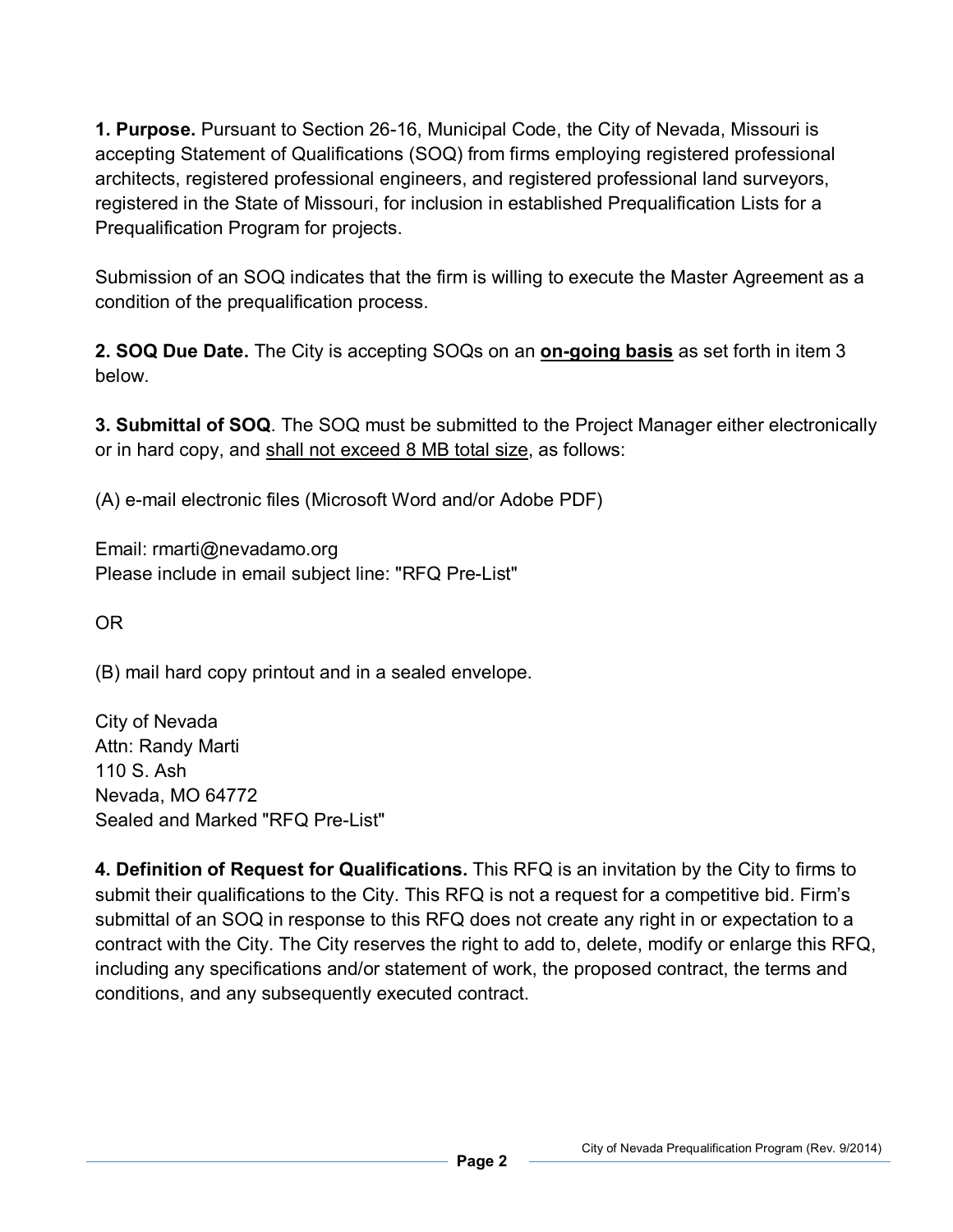**5. SOQ Requirements**. The SOQ is attached as **Exhibit A**. Firm must provide the following information in the submission of the SOQ document:

- Firm's Mailing address;
- Principal contact information;
- Year present Firm was established;
- Federal Tax Number;
- Resume of Firm (2 page limit);
- Resumes of key personnel expected to be assigned to City projects (2 page limit each);
- Confirmation that Firm agrees to execute the Master Agreement;
- Firm's total gross receipts for last five years;
- Firm's number of employees by discipline and location;
- For each prequalification category in which Firm indicated an interest, list completed and/or on-going similar projects in the last five (5) years in which Firm was the prime design professional that best demonstrate Firm's qualifications.

**6. Selection for the Prequalification Lists.** The City will evaluate each SOQ submitted. Firms must clearly demonstrate in the SOQ that it has sufficient qualifications and experience for the category of work. Selection for inclusion in established Prequalification Lists will be based solely upon the judgment of the City in obtaining firms that will serve the best interests of the City.

**7. Master Agreement.** The Master Agreement is attached for reference as **Exhibit B**. Upon completion of the City's evaluation of submittals and the City's determination to offer prequalification, the City will issue a notice of prequalification contingent upon the firm returning two (2) originals of the executed Master Agreement**.** Upon receipt of the executed Master Agreement requested by the City, a formal prequalification notice will be issued to the firm and its name placed on the Prequalification List in the approved categories. The Master Agreement defines the general terms and conditions of contracting between the City and the firm but it does not include a specific scope of work, compensation, schedule or other contract matters applicable to a specific City project. Firms on the Prequalification Lists may be assigned work on specific projects through subsequent individual Work Order Contracts that define the scope of work, compensation, schedule and other contract conditions specific to the project. Execution of a Master Agreement does not obligate the City to use the firm on any project or to execute any subsequent Work Order Contracts with the firm. No individual Work Order Contract will be issued to any firm that has not signed a Master Agreement.

**8. Work Order Contract.** If a firm is contacted by the City to perform work, the City and the firm will attempt to successfully negotiate a Work Order Contract for the specific work. The Work Order Contract will include the scope of work, compensation, schedule and other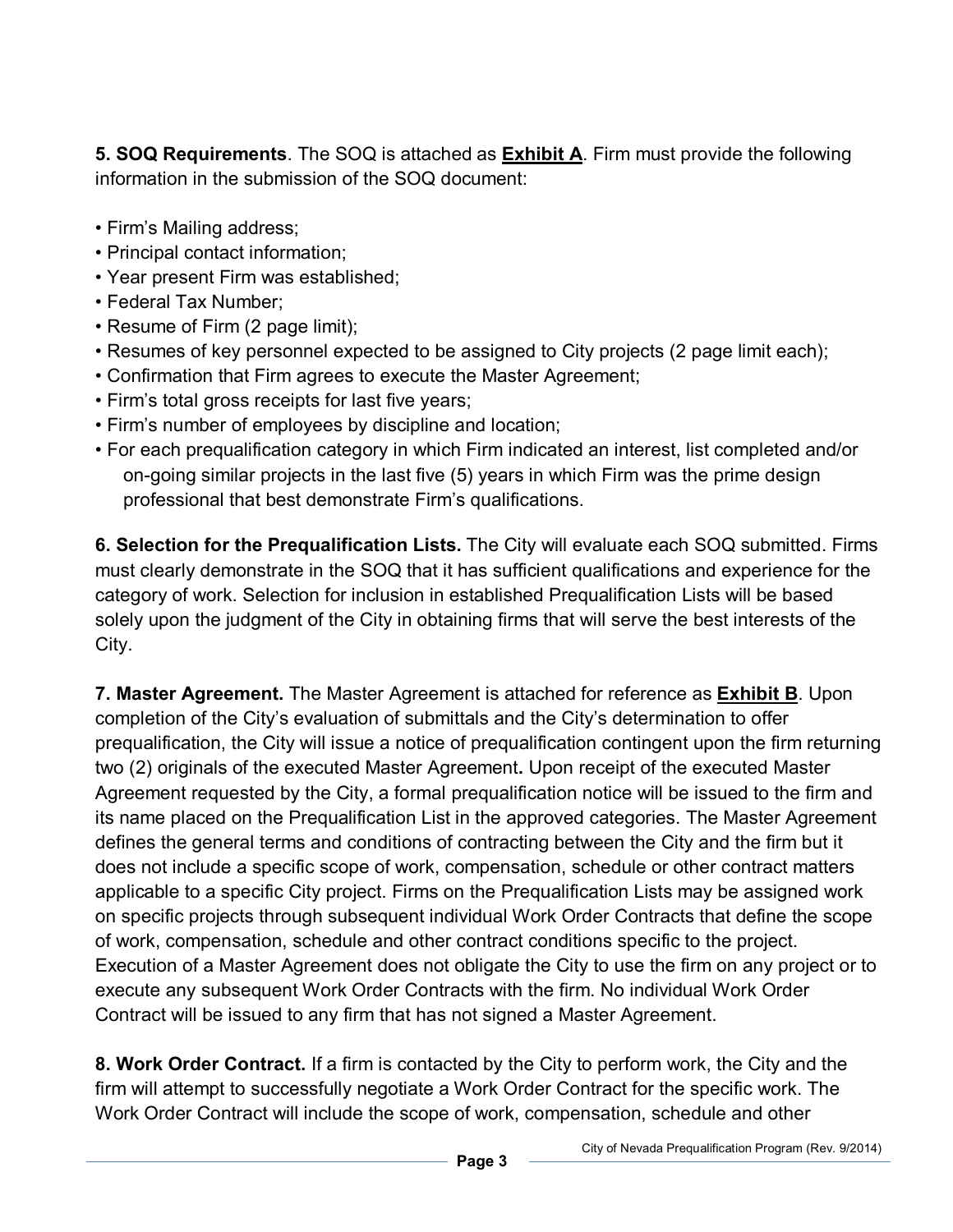applicable contract matters.

**9. Selection for Work Order Contract.** The City will use, in its sole discretion, the selection method that is in the best interest of the City to obtain the necessary design professional services for any individual project. The City may, but is not required to, contract with firms on the Prequalification Lists. The City, in its sole discretion, may select a firm on a Prequalification List to perform services without any additional solicitation and attempt to negotiate a fee, scope of work and schedule. The City may seek requests for interest, request for proposals or directly negotiate with firms on the Prequalification List. If the City contacts a prequalified firm to perform a scope of work, the firm and the City must successfully negotiate a Work Order Contract which will include the scope of work, compensation, schedule and other applicable contract matters.

**10. Expiration of the Prequalification List.** It will be each firm's responsibility to submit a new Statement of Qualifications each year, In addition to the yearly submittal, we ask that if for some reason, your firm's qualifications should change materially from what is submitted, a new Statement of Qualifications be filed with the City of Nevada.

**11. Program Modifications.** The City may, at sole discretion, modify the program requirements or categories, or reissue the Program as may be in the City's best interest.

**12. Current Information Required**. Prequalified firms are required to maintain current company, ownership, contact and prequalification information with the Program Administrator in writing by email or fax.

**13. Program Administrator**. Forward all inquiries regarding this RFQ in writing by email :

Randy Marti, Director of Administration 110 South Ash Nevada, Missouri 64772 (417)-448-5503 rmarti@nevadamo.org